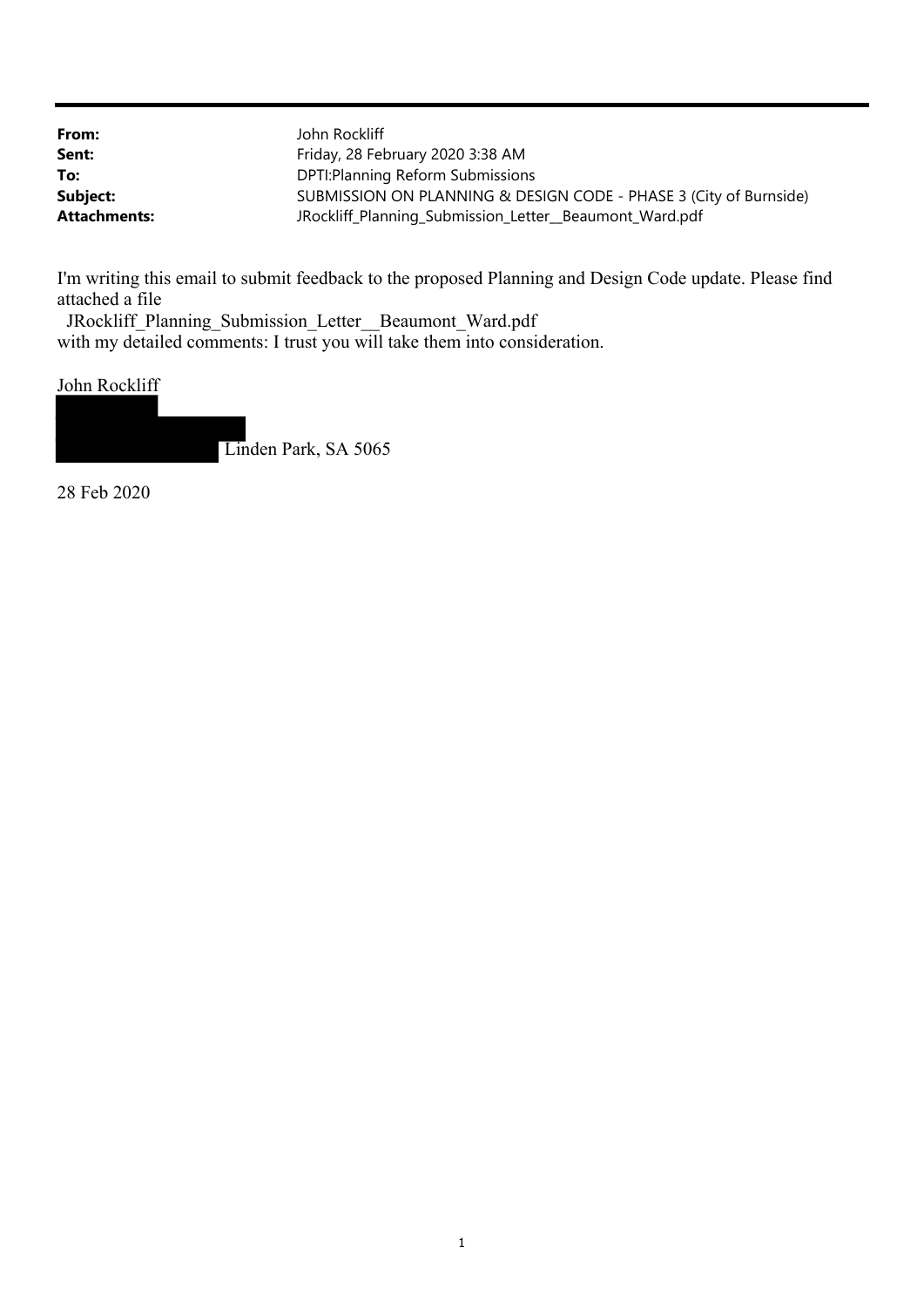#### By email: DPTI.PlanningReformSubmissions@sa.gov.au

#### To Whom it May Concern

## SUBMISSION ON PLANNING & DESIGN CODE - PHASE 3 (City of Burnside) – John Rockliff

In response to the draft Planning and Design Code – Phase 3, which is currently out for public consultation, I wish to register my strong objections to a number of issues as summarised below.

#### 1. General Neighbourhood Zone

The draft Code places my residential area, RPA21 of Beaumont Ward in the City of Burnside, in the proposed General Neighbourhood Zone. The policy in this proposed new zone allows for a far greater intensity of development than existing.

The current zone regulations already accommodate change and infill, albeit moderated by council oversight and regulation: for example in my street there are already 8 of the original 18 full size blocks which have been subdivided to host multiple dwellings, with another block recently sold to developers, also earmarked for demolition and subdivision. To allow even smaller block sizes in this zone, of the sizes posited in the draft code, would allow developers to subdivide existing house blocks into 3 or 4 dwellings, significantly increasing the density of housing in the area over the currently allowed limits. This has the potential to greatly exacerbate numerous deleterious effects:

- Increased local vehicle traffic with its attendant noise, pollution, and decrease in safety for children and other pedestrians and bike riders in the zone
- Increased parking congestion, arising from greater numbers of residents, with less off-street parking on their own residences, coupled with decreased street frontage due to extra crossovers. Aside from the general loss of amenity from the crowding of the streets, this will make access for larger vehicles very difficult – we already see rubbish trucks blocked from time to time, and emergency services vehicles and delivery vehicles have to run the same gauntlet. At the moment this is an occasional nuisance but significantly increasing the use of roadside parking for resident vehicles (not to mention business customer vehicles under the relaxed proposals for site usage) will escalate this problem in frequency and severity
- Existing utilities infrastructure (electricity supply, gas supply, water supply, stormwater, sewage, and NBN) is already being taxed by the current level of in-fill, and facilitating infill density increase up to double the current maximum will without doubt reduce the reliability of utilities in the local area, and force expensive re-provisioning and capacity upgrades. (And of course any works for this upgrading will in turn add to the traffic congestion, noise and general loss of amenity in the area!)
- Schools in the area are already at capacity, with instances already noted of zone residents being forced to seek enrollment in schools in adjacent zones: increased density of more affordable higher density housing will attract younger families, leading to even greater pressure on the schools.
- The decreased block sizes and decreased available uncommitted street frontage will significantly decrease the tree population both on blocks and on the road verges in the zone, with significant loss of shading accelerating the localised solar heating and heat retention. With that comes attendant knockon effects such as accelerated aging of road infrastructure due to heat-softening of the tarmac, and increased reliance on air conditioning to keep houses comfortable, causing and accelerated demand on the electricity generation and distribution infrastructure.
- That same loss of tree canopy will also catastrophically reduce the habitat for birds and animals in the area, which will further decrease the amenity of the area. At the moment it is not uncommon for the occasional koala to be spotted in the street trees, while there are significant numbers of various varieties of birds resident in the area – it would be a great loss to see those populations decline and be pushed out of the area.

The singling out of Beaumont Ward for transfer to the General Neighbourhood Zone, while all other adjacent areas remain at Suburban Neighbourhood Zone, will encourage developers to focus on this zone for high density "affordable" housing (I say encourage, but in reality, they will have little option, given the paucity of other areas so zoned in the inner east), rapidly turning this zone from a medium/low density family environment into an undesirable crowded slum of low quality housing stock in congested noisy streets.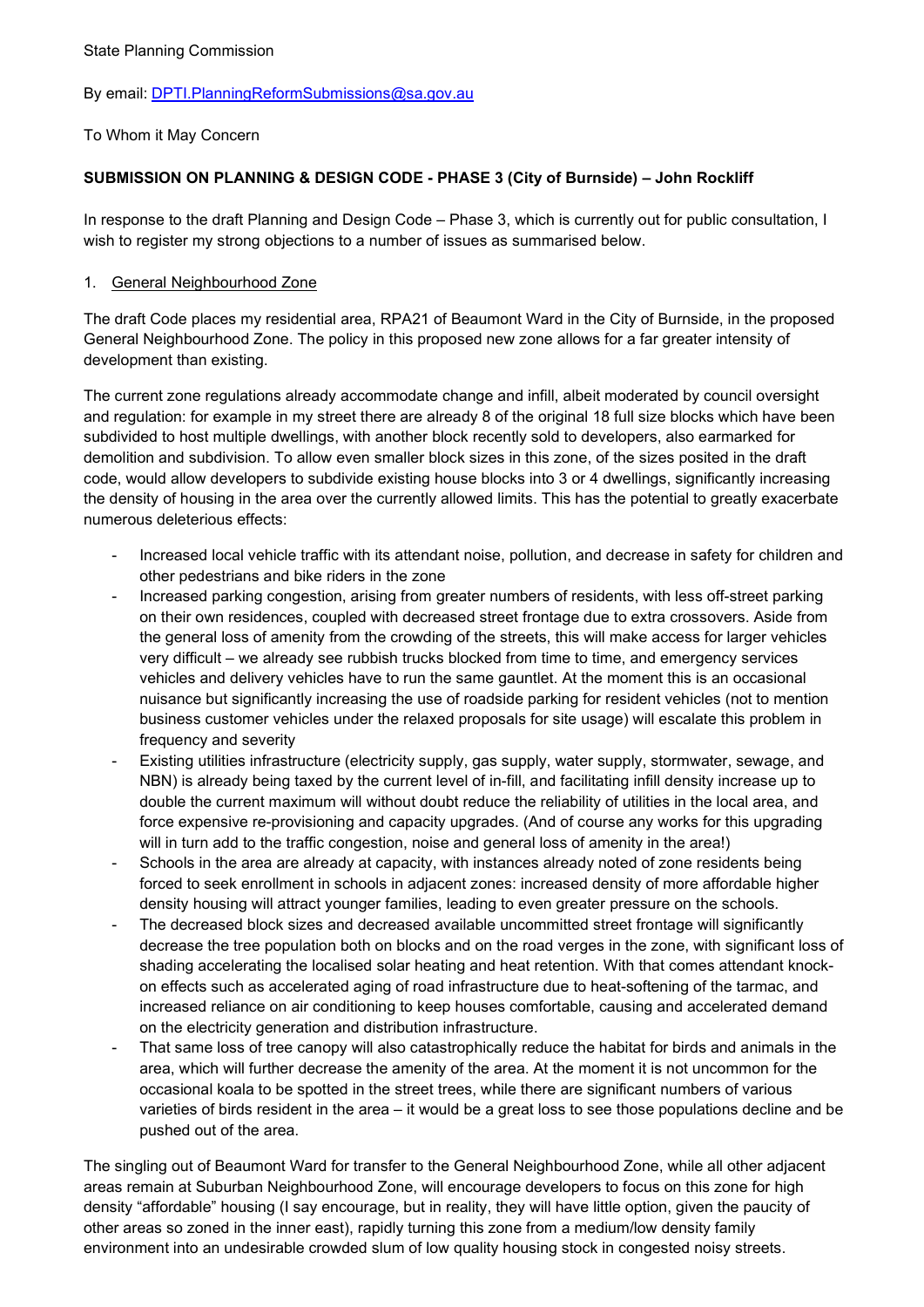Residents who have moved into this zone prior to the rezoning, will see their financial investment in their housing asset, and their emotional and time investments in a community and lifestyle, eroded by the entirely predictable rush by developers to turn a quick profit by subdividing and shoe-horning in as many low-cost dwellings as possible, and the consequent uptake of those low-cost dwellings by people unlikely to have a long-term attachment to the area. Many of these new residents either will view these "affordable" dwellings as the first transient step on their journey to a more traditionally sized "forever home", or they will be rental tenants of landlords attracted by the lower capital values (and hence potential for better investment return) of these smaller dwellings. I certainly did not move to this area to spend my retirement years in a crowded busy noisy dormitory slum: I chose a suburb with good amenities and character which had strong Council protections on the sort of allowable developments which would guarantee sustained amenity while still allowing scope for modest levels of infill and change. By unilaterally over-riding the existing development conditions and regulations applicable to my area the Government derives benefit by being able to pursue its policy agenda, but it is causing me (and all other residents) economic loss and loss of amenity, yet we seem to be expected to accept these losses without any compensation.

This degradation of the suburb will be greatly accelerated by the loss of oversight and control by the local Council planning department. If effective local control were maintained then perhaps some solutions, remedies or damage-limitation to the above-mentioned deleterious effects could be enforced through local council conditions, but a major thrust of this planning reform seems to be to minimise any scope for local variations or regulations in the General Neighbourhood Zone, which in practice will mean that developers will be able to shove through lowest-common-denominator cheap thoughtless development which does not address any of the side-effects, with no recourse from adjacent residents or their council. The end result will be an unchecked and unstoppable race to the bottom.

 I demand that you move all residential areas to the Suburban Neighbourhood Zone with TNVs to match existing conditions. Specifically, I want Linden Park/Beaumont Ward zoned Suburban Neighbourhood Zone and not treated as a lesser area than its neighbouring suburbs.

Further to my above concerns specifically related to the block sizing allowable under General Neighbourhood Zones, in community discussions around these proposed changes to planning a number of other points were raised, with which I am in agreement, as follows.

#### 2. All Existing Residential Areas

- a) Non-Residential land use: Currently in the City of Burnside's residential areas, shops, offices and educational establishments are non-complying. In the new Code existing residential areas will allow these non-residential uses which will adversely impact traffic, parking, noise, neighbour's amenity and the character of our suburbs. It is unacceptable that non-residential uses be allowed to proceed without consultation with, and feedback from, affected community. All uses which are currently non-complying in our residential areas (eg. office and shop) should be "restricted development" and Council should retain the right to veto, or demand significant changes to the development to minimize or remove harmful consequences.
- b) Density and Allotment Sizes: It is important that current minimum allotment sizes, heights and frontage widths match existing. Council should still have oversight and power to modify approvals or veto

#### 3. Commercial Centres

The Code places large scale centres in the same zone as small local shops, allowing large scale development and more intensive land uses throughout all these areas. It seems inappropriate that the centres are proposed to be treated without regard to scale.

#### 4. Public Notification

The Code should reflect the City of Burnside's current Development Plan policy with respect to the notification of neighbours and the public. The Code should include notification for all development that increases development intensity, including additional dwellings on the site, two storey development, earthworks where new dwelling is located 600mm above ground level, and change of use from residential to nonresidential. AGREE